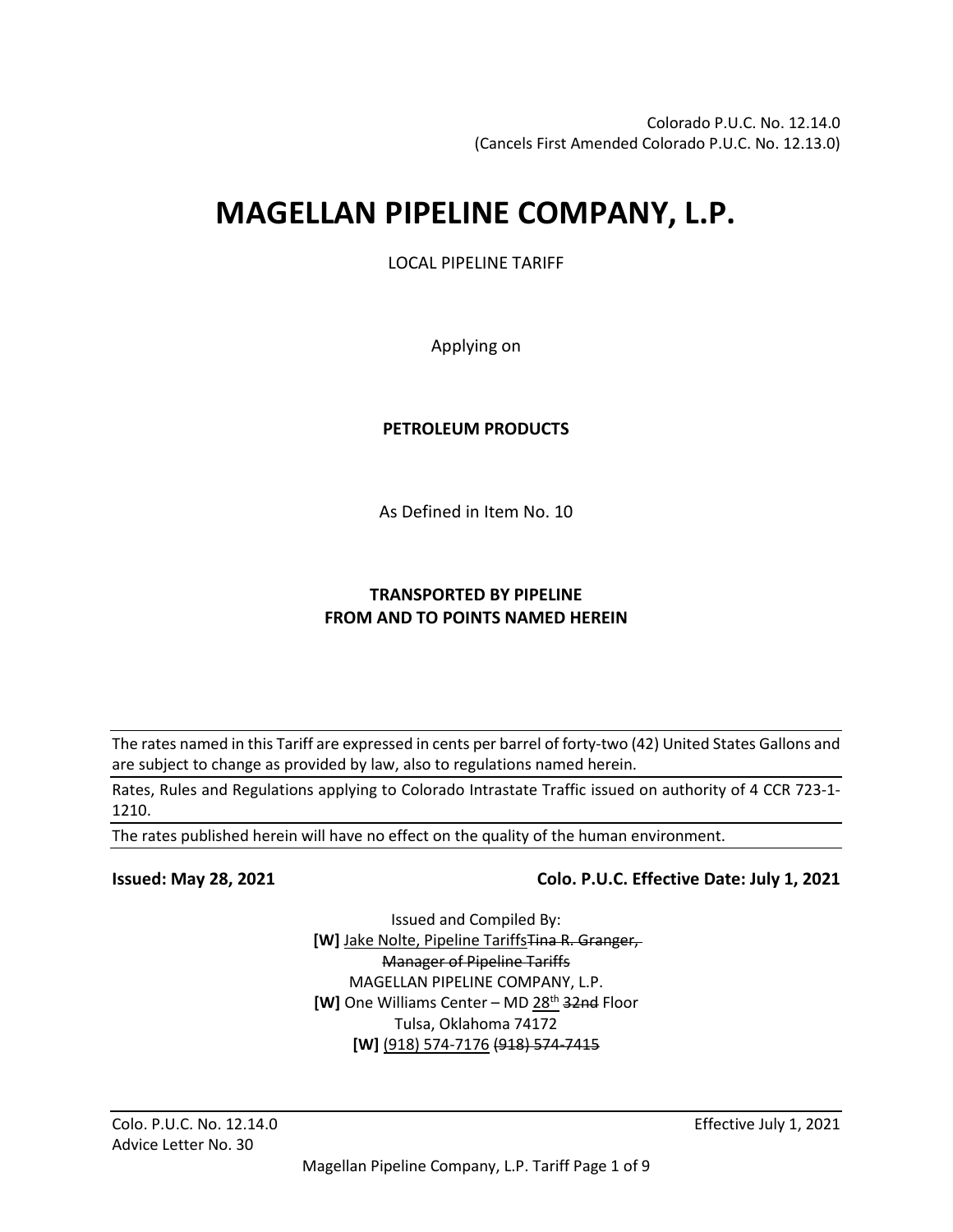| TABLE OF CONTENTS | <b>PAGE</b> |
|-------------------|-------------|
|                   |             |
|                   |             |
|                   |             |
|                   |             |

# **ABBREVIATIONS AND REFERENCE MARKS**

| F.E.R.C.    | <b>Federal Energy Regulatory Commission</b>              |
|-------------|----------------------------------------------------------|
| Colo P.U.C. | The Public Utilities Commission of the State of Colorado |
| No.         | Number                                                   |
| 비           | No terminal facilities provided by the Carrier.          |
| [S]         | Intrastate rate only                                     |
| [U]         | Unchanged rate                                           |
| [۱]         | Increased rate                                           |
| [D]         | Decreased rate                                           |
| [C]         | Canceled                                                 |
| [W]         | Change in wording only                                   |

#### **TARIFF FILING EXPLANATORY NOTES**

Colorado P.U.C. No. **[W]** 12.14.0 12.13.0 is issued to increase all rates in Item No. 125 update the product specifications as of 1/1/2021 to comply with new U.S. Environmental Protection Agency regulations (40 CFR Part 1090) going into effect on 1/1/2021.

The rates published herein will have no effect on the quality of the human environment.

| ALPHABETICAL LIST OF POINTS FROM AND TO WHICH RATES IN SECTION 2 APPLY |                    |  |                             |                    |  |
|------------------------------------------------------------------------|--------------------|--|-----------------------------|--------------------|--|
| Points from which rates apply                                          | <b>Item Number</b> |  | Points to which rates apply | <b>Item Number</b> |  |
| Commerce City, Colorado                                                | 125                |  | Dupont, Colorado            | 125                |  |
|                                                                        |                    |  | Fountain, Colorado          | 125                |  |
|                                                                        |                    |  | Denver, Colorado            | 125                |  |
| Dupont, Colorado                                                       | 125                |  | Commerce City, Colorado     | 125                |  |
| Denver, Colorado                                                       | 125                |  | Dupont, Colorado            | 125                |  |
|                                                                        |                    |  | Fountain, Colorado          | 125                |  |
|                                                                        |                    |  | Commerce City, Colorado     | 125                |  |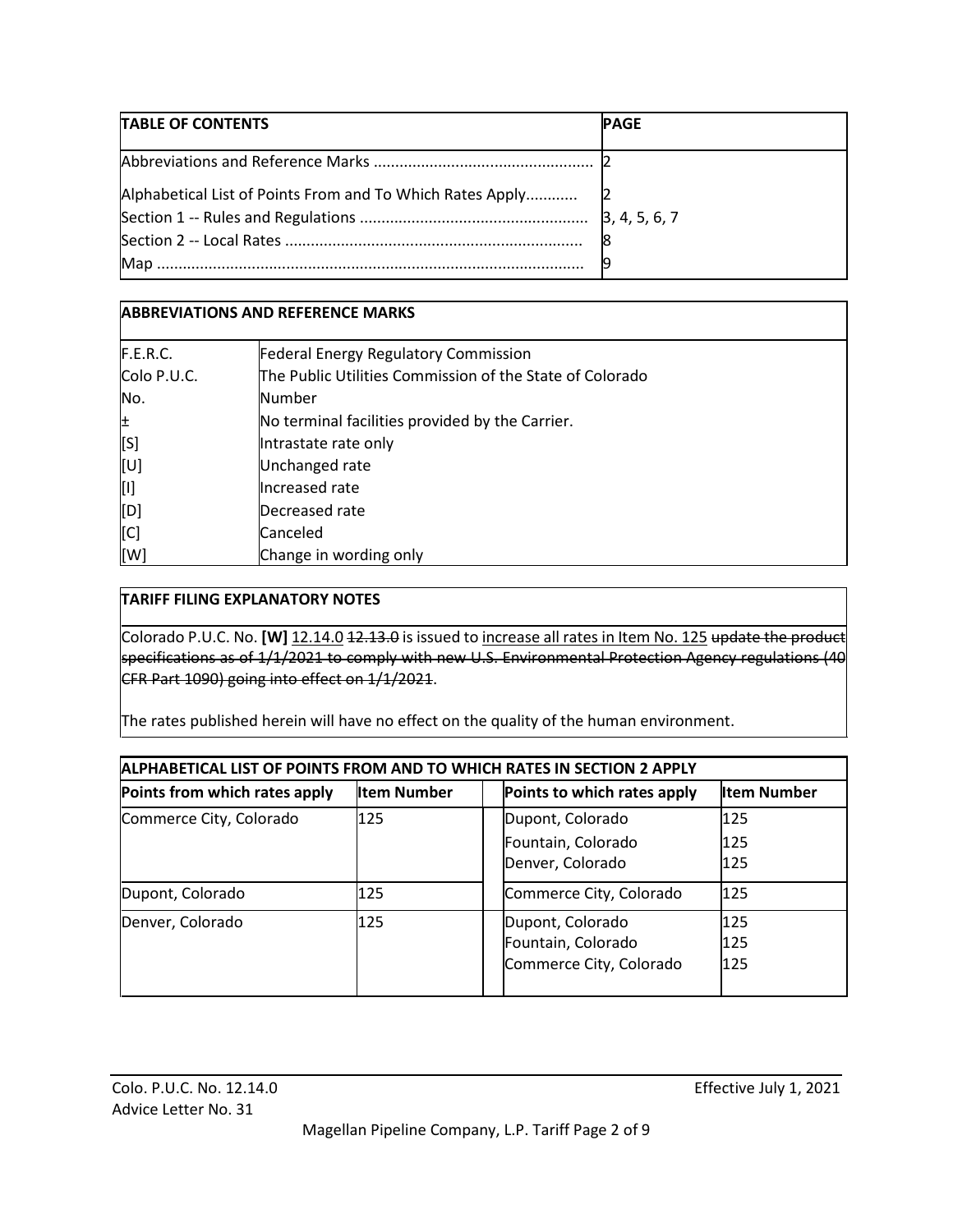# **SECTION 1**

#### **RULES AND REGULATIONS**

The Magellan Pipeline Company, L.P., hereinafter referred to as "Carrier", will receive petroleum products for transportation under the following conditions:

#### **Item No. 10. PETROLEUM PRODUCTS DEFINED**

Where the term "petroleum product" is used herein and meeting all specifications referenced in Item 15, the same refers to:

| Unleaded Gasolines | Jet Fuels-Commercial | <b>Fuel Oil Distillates</b> |
|--------------------|----------------------|-----------------------------|
| Jet Fuels-Military | Gasoline Feedstock   | Distillate Feedstock        |

#### **Item No. 12. VOLUME CORRECTIONS AND TENDER DEDUCTIONS**

SECTION A. In measuring the quantity of petroleum products received and delivered, correction shall be made from volume at actual or observed temperature to volume at sixty (60) degrees Fahrenheit.

SECTION B. A tender deduction of one-tenth of one percent (0.1%) by volume will be made on the quantity of petroleum products accepted for transportation from all Origins.

#### **Item No. 15. TESTING**

Petroleum products shall be accepted for transportation only when such petroleum products meet all required product specifications as uniformly established by Carrier as stated in the following documents and found at the public website www.magellanlp.com/WhatWeDo/ProductSpecs.aspx or on request. Each product grade document and its effective date are identified below.

| <b>PRODUCT GRADE DOCUMENT TITLE</b>                                     | EFFECTIVE DATE |
|-------------------------------------------------------------------------|----------------|
| A - Premium Unleaded Gasoline (91 Octane)                               | 1/1/21         |
| [W] A5 - Premium Sub-Octane Unleaded Gasoline (88.5 Octane)             | 1/1/21         |
| AMS - Premium Sub-Octane Unleaded Gasoline (88.5 Octane / 7.8 RVP)      | 1/1/21         |
| Q – Commercial Jet Fuel                                                 | 2/19/2014      |
| <b>[W]</b> V1 - Sub-Octane Regular CBOB Unleaded Gasoline (80.5 Octane) | 1/1/21         |
| [W] V2 - Sub-Octane Regular CBOB Unleaded Gasoline (84 Octane)          | 1/1/21         |
| [W] VMS - Sub-Octane Regular CBOB Unleaded Gasoline (80.5 Octane / 7.8  | 1/1/21         |
| RVP                                                                     |                |
| XU - Ultra Low Sulfur Diesel Fuel                                       | 12/1/2015      |
| YM-No. 1 Diesel Fuel                                                    | 12/1/2015      |

Notifications to Shippers of changes in these documents shall be made via this tariff. If a shipper should desire current product specifications, they may access the website mentioned above. Demonstration of conformance with the product specifications shall be made through the submission of a Certificate of Analysis that accurately represents the product characteristics. Certificates of Analysis shall be submitted by shipper, or shipper's delegate, via Carrier's data submittal process. Accuracy of the Certificate of Analysis is the sole responsibility of the party who establishes the Origin Release. Costs associated with handling, distribution, and disposal of products that enter the system that do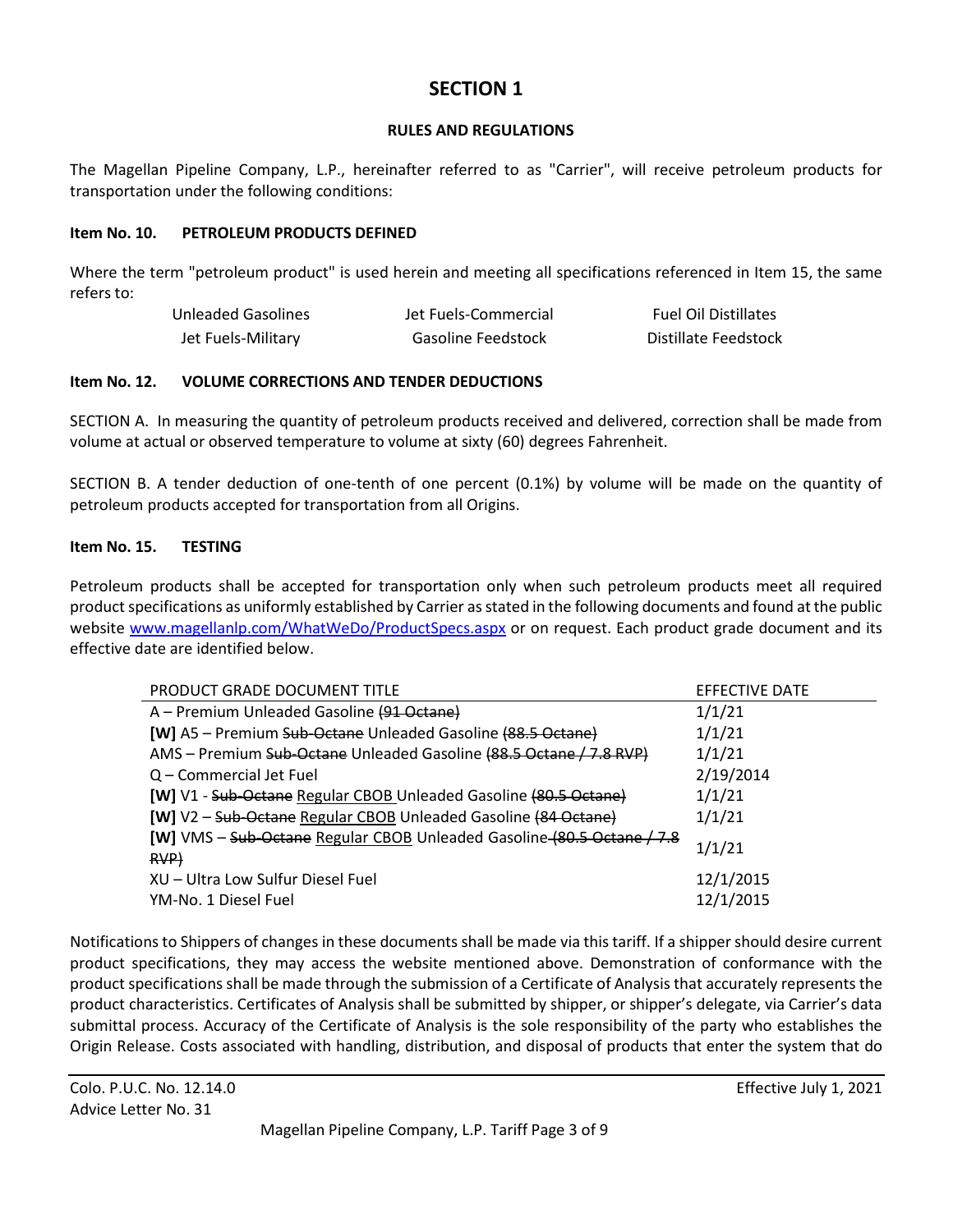not meet the product specifications shall be borne entirely by the party who establishes the Origin Release.

Carrier may sample and/or test any shipment prior to acceptance or during receipt of shipment. In the event of variance between Carrier's test and shipper's certificate, Carrier's test results shall prevail.

#### **Item No. 20. MEASURING**

Carrier will gauge or meter petroleum products at origin at time of receipt and at destination at time of delivery. Shipper or consignee shall have the privilege of being present or represented at the time of measurement. Petroleum products will be received and delivered on the basis of volume corrections for temperature from observed temperatures to temperatures on the basis of sixty (60) degrees Fahrenheit.

Carrier will be obligated to deliver only that portion of such petroleum products remaining after deducting shipper's tender deduction referenced in Item No. 12.

#### **Item No. 25. FACILITIES AT ORIGIN AND DESTINATION**

#### SECTION A. Origin.

At the point of origin, Carrier will only provide, the facilities it deems necessary for the receipt of petroleum products into the pipeline and for the orderly scheduling of movements through the pipeline. Shipper or consignee will provide, at the point of origin, the equipment and facilities necessary to inject petroleum products at a pumping rate equal to Carrier's then-current rate of pumping on the pipeline.

#### SECTION B. Destination.

Carrier will provide, at the destination, the facilities it deems necessary for the orderly delivery of petroleum products from the pipeline. Shipper or consignee will provide, at the destination, arrangements and facilities necessary for receipt and further transportation or disposition of petroleum products delivered from the pipeline. Carrier assumes no responsibility, and shall have no obligation, to accept any petroleum product from any shipper at any time that the Carrier, shipper or consignee does not have facilities for promptly receiving such product from the pipeline at the destinations.

#### **Item No. 30. MINIMUM SHIPMENT**

A minimum of five thousand (5,000) barrels of one quality and specification of a "petroleum product" will be accepted for shipment from one or more shippers at one point of origin at one time. However, the minimum will not apply to buffer material required by Carrier to reduce contamination. Shipments involving line reversals will be accepted subject to delay until Carrier has accumulated a total of twenty-five thousand (25,000) barrels or more of the same or other products to move in the same section of the line in the same direction, at the same time.

#### **Item No. 32. MINIMUM CONSIGNMENT**

A total of not less than one thousand (1,000) barrels of a petroleum product may be consigned simultaneously by one or more shippers to any destination, providing there remains in the pipeline after delivery of such consignment at least three thousand (3,000) barrels of the same kind of a petroleum product consigned to a destination beyond such delivery point.

Any shipper desiring to tender petroleum products for transportation must submit a nomination to the Carrier before 12:00 noon Central Standard Time/Central Daylight Saving Time, whichever is applicable, on the fifteenth (15th) of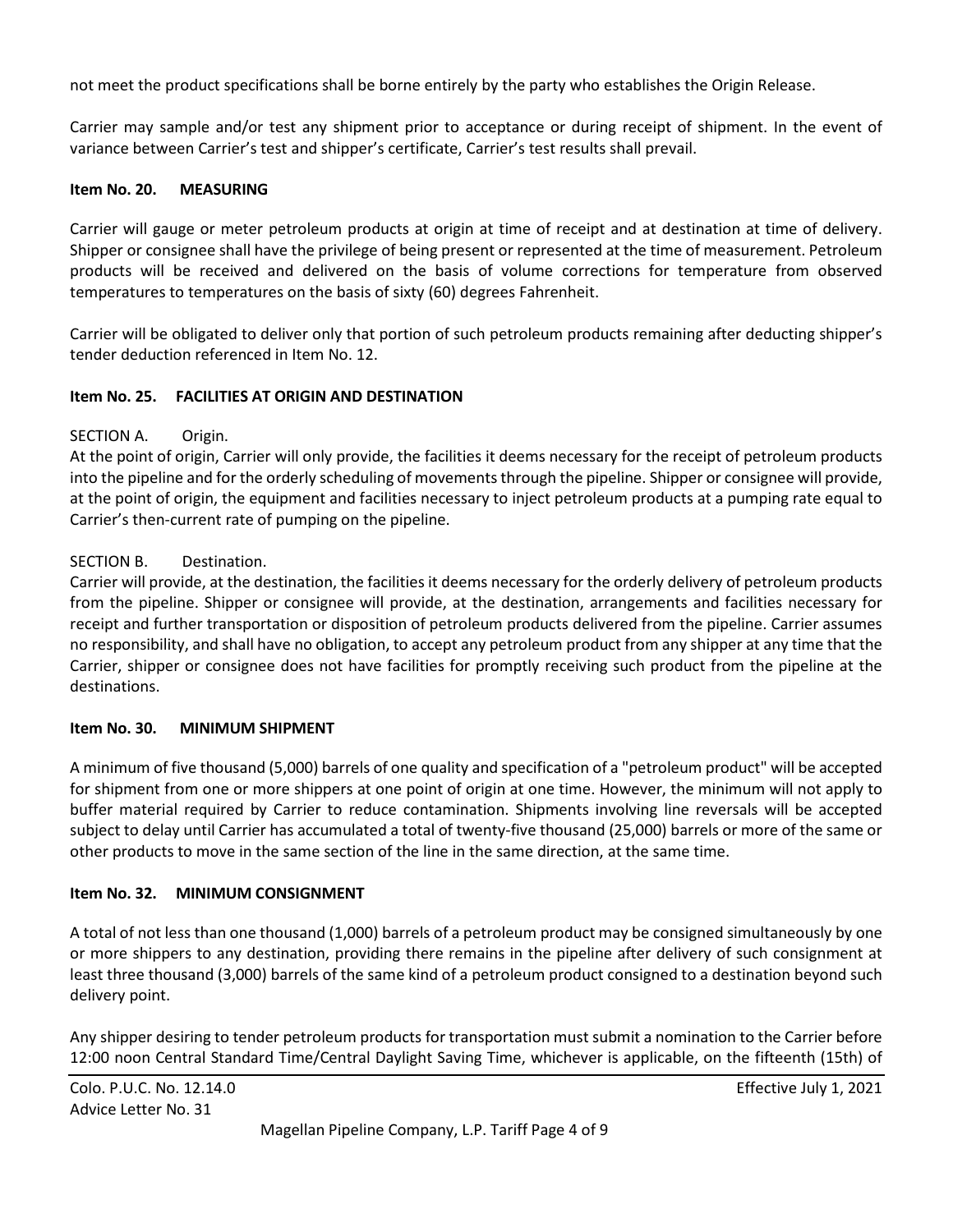the month preceding the month of movement. When the fifteenth (15th) of the month falls on a weekend, nominations will be required prior to 12:00 noon Central Standard Time/Central Daylight Saving Time, whichever is applicable, on the preceding workday. When the fifteenth (15th) of the month falls on a holiday, nominations will be required prior to 12:00 noon Central Standard Time/Central Daylight Saving Time, whichever is applicable, two (2) workdays prior to the holiday. The nomination may be e- mailed, faxed or submitted via Carrier's ATLAS system. A nomination must specify, for each shipment, the quantity, Destination, and shipper. Unless such notification is made, the Carrier will be under no obligation to accept petroleum product for transportation.

#### **Item No. 35. MINIMUM DELIVERIES FROM CARRIER'S TERMINALS**

For delivery of petroleum products from Carrier's terminals, shipper or consignee shall provide the required motor tank trucks. Each tank truck to be loaded with petroleum products must have a minimum total capacity of two thousand five hundred (2,500) gallons.

# **Item No. 40. DUTY OF CARRIER**

# **OUANTITY**

The Carrier shall transport and deliver into terminal facilities at the applicable destination(s), with reasonable diligence, a quantity of petroleum products equal in volume to the quantity of petroleum product accepted for transportation, less the appropriate tender deduction, transmix allocation and any other volume reduction provided or referenced in this tariff. In the event of non-delivery due to interface cuts or other operating losses in excess of the tender deduction, the Carrier shall have the right to satisfy any claim by product replacement or cash payment.

#### **QUALITY**

Carrier shall have no duty to deliver petroleum product other than in conformance with state and federal governmental requirements for such petroleum product that apply to deliveries at the applicable destination, except as otherwise noted in the specifications that apply to deliveries at such destination as established by Carrier and set forth at the public website www.magellanlp.com/WhatWeDo/ProductSpecs.aspx.

#### **Item No. 45. IDENTITY OF SHIPMENT**

SECTION A. Carrier will use due diligence to maintain segregation of petroleum products consigned to storage facilities provided by the shipper or consignee, but reserves the right of substitution of a product of the same quality and specifications and the right of delivery of up to five hundred (500) barrels per shipment of interface mixture; provided, however, that if the shipper or consignee is unable to accept such mixture, Carrier will arrange for disposition and reimburse the shipper or consignee for actual volume not delivered at the current refinery market price of the lower valued product in the mixture.

SECTION B. It being impractical to maintain the identity of each shipment of petroleum products consigned to Carrier's storage facilities, Carrier reserves the right of substitution of gallonage, but not one kind of commodity for another.

# **Item No. 50. LIABILITY OF CARRIER**

Carrier shall not be liable for any delay in delivery or for any loss of product caused by an act of God, public enemy, quarantine, authority of law, strikes, riots, fire, floods or by act of default of shipper or consignee, or resulting from any other cause not due to the negligence of Carrier, whether similar or dissimilar to the causes herein enumerated. Any such loss shall be apportioned by Carrier to each shipment of product or portion thereof involved in such loss in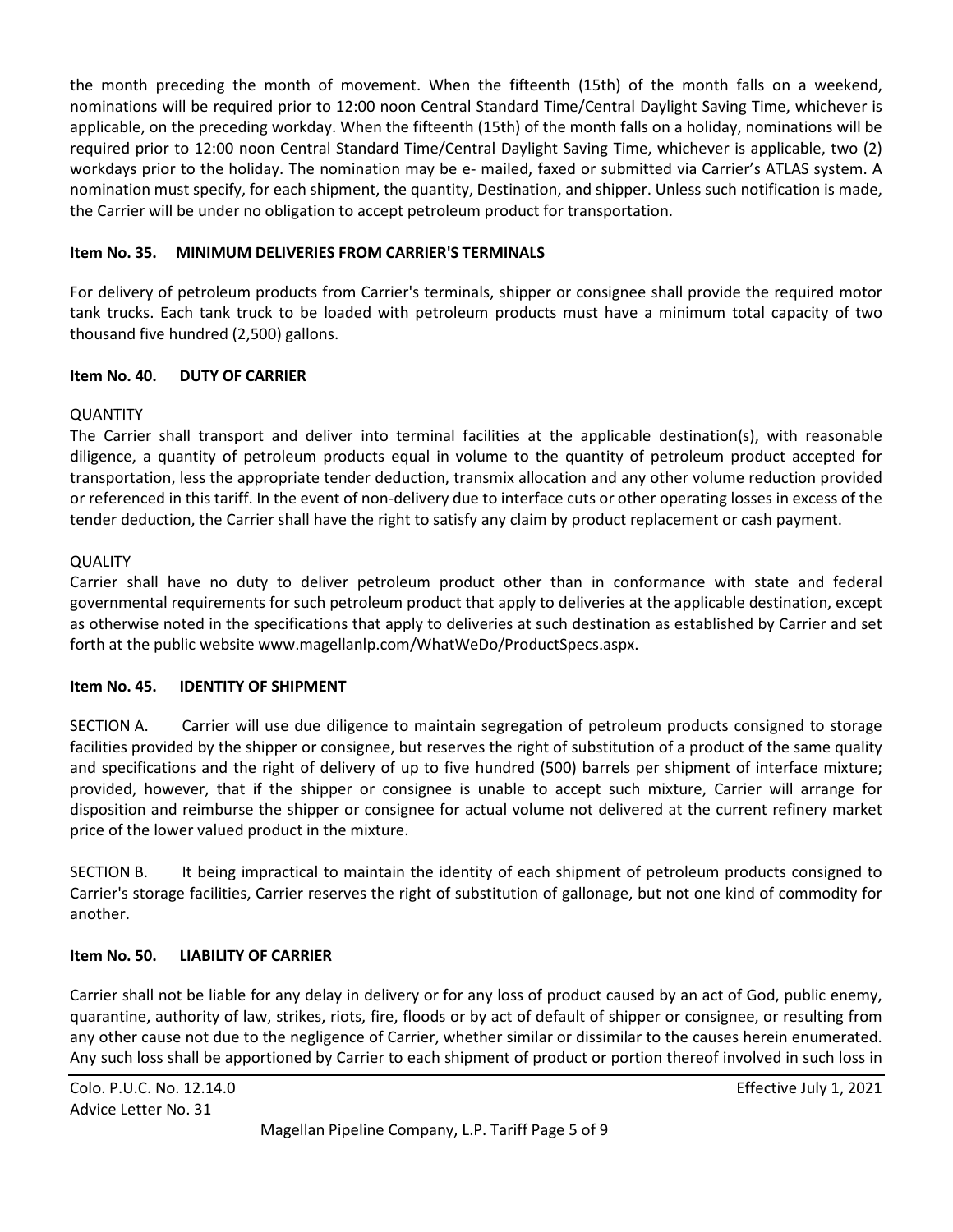the proportion that such shipment or portion thereof bears to the total of all product in the loss, and each shipper or consignee shall be entitled to receive only that portion of its shipment remaining after deducting his proportion as above determined of such loss. Carrier shall prepare and submit a statement to shippers and consignee showing the apportionment of any such loss.

The Carrier operates under this tariff solely as a provider of transportation and not as an owner, manufacturer, or seller of the product transported or stored hereunder, and the Carrier expressly disclaims any liability for any expressed or implied warranty for products transported or stored hereunder including any warranties of merchantability or fitness for intended use.

For all services provided for and received under this tariff, shipper will indemnify and defend Carrier from any claims, liabilities, or losses (including costs of defense and reasonable attorney's fees), including claims for personal injury, death, or property damage involving the Carrier, shipper, consignee, or third parties based on or arising out of Carrier's performance of such services where such services are performed in accordance with applicable federal, state, or local statutes, regulations or ordinances. This indemnification shall include but not be limited to services such as the provision of emergency response numbers and shall include claims of any nature, legal or equitable, whether based on strict liability, negligence, breach of warranty, or any other causes of action. Shipper shall not be obligated to indemnify, hold harmless, and defend Carrier to the extent Carrier's failure to perform a service herein stated shall have caused the loss, claims, or liabilities covered under this Item No. 50. This indemnification obligation shall not apply to losses or damages to the product transported or handled under this tariff, or for the failure of the Carrier's obligation to maintain and operate its facilities in a proper operating condition.

#### **Item No. 55. CLAIMS, TIME FOR FILING**

Notice of any claims for loss, damage or liability for or in connection with petroleum products ("Claim", whether one or more) must be made in writing to the Carrier within nine (9) months after delivery of the petroleum products at the applicable Destination(s), or, in the case of a failure of Carrier to so deliver, then within nine (9) months after a reasonable time for delivery has elapsed. Failure to give such notice of any Claim shall be deemed to be a waiver and release of such Claim and of all rights to assert such Claim, and Carrier shall have no liability or obligation with respect thereto.

Suit against Carrier for any Claim must be instituted within two (2) years and one (1) day from the day when notice in writing is given by Carrier to the claimant that Carrier has disallowed all or any part of such Claim. Any Claim for which suit has not been instituted in accordance with the foregoing provisions shall be deemed to have been waived, relinquished and released, and Carrier shall have no liability or obligation with respect thereto.

#### **Item No. 60. PRORATION OF PIPELINE CAPACITY**

When there is tendered to Carrier for transportation a quantity of petroleum products which exceeds the current capacity of the Carrier, the petroleum products offered by each shipper for transportation will be transported in such quantities and at such times to the limit of capacity so as to avoid discrimination among shippers.

#### **Item No. 70. DEMURRAGE CHARGES**

In order to provide space for delivery of succeeding shipments into Carrier's facilities and otherwise to prevent or relieve congestion at Carrier's terminals, Carrier shall give notice to those shippers or consignees whose petroleum products are causing congestion directing them to remove such products. If the products of more than one shipper or consignee are causing congestion but less than all such products must be removed, the products specified in the notice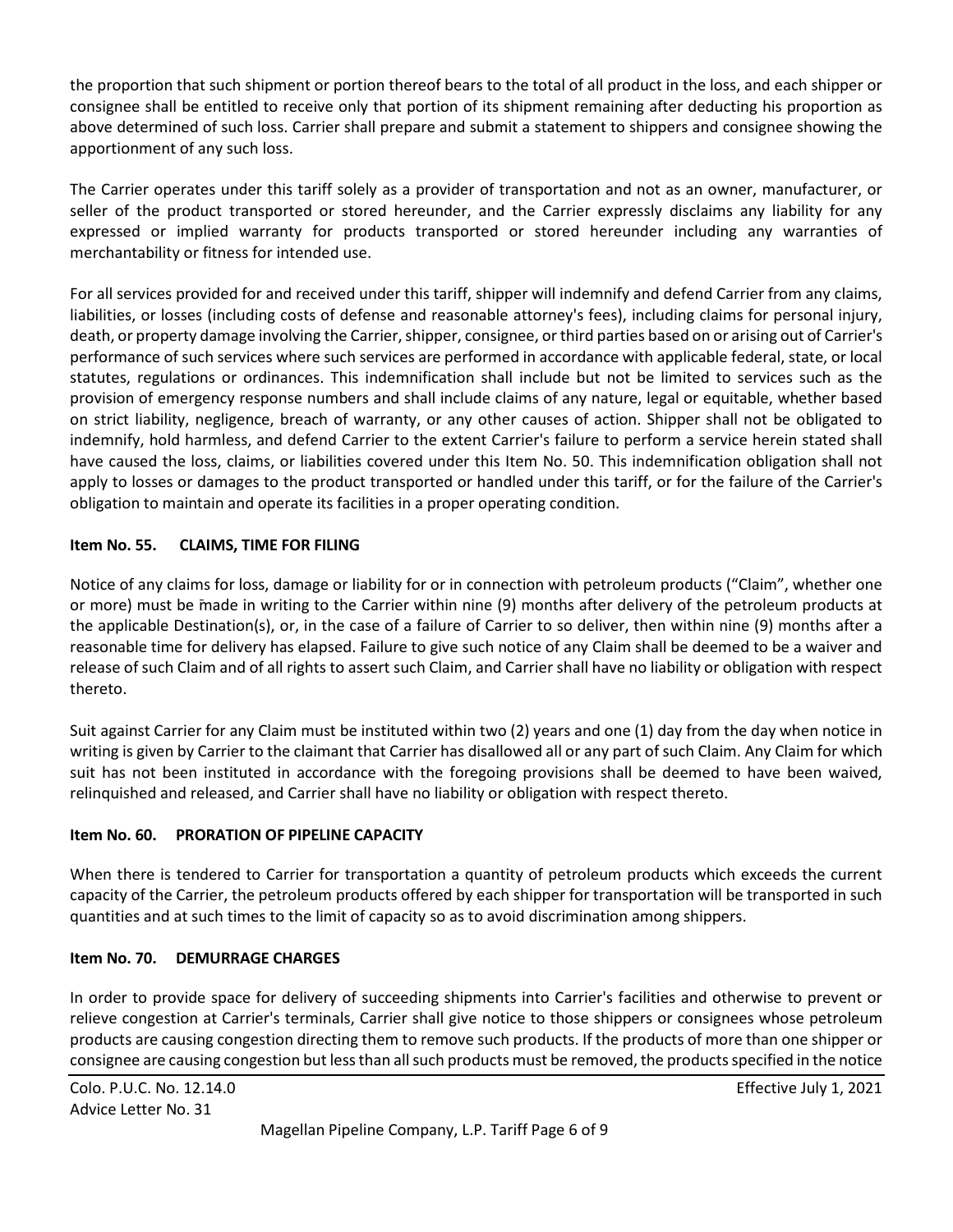shall be determined on a first-in--first-out basis. Products specified in the notice which are not removed at the close of a thirty (30) day period, beginning the day after such notice is sent by the Carrier, shall be subject to a demurrage charge of **[U]** 1.14 cents per barrel per day until removed. Demurrage charges shall be payable upon presentation of bill by the Carrier.

# **Item No. 75. RECONSIGNMENT**

If no backhaul movement is required, and if current operating conditions permit, petroleum products in the custody of Carrier may be reconsigned to destinations named herein. No charge will be made for such reconsignment; however, the products so reconsigned shall be subject to the rates, rules and regulations applicable from point of initial origin to point of final destination on the date of such reconsignment.

# **Item No. 79. TRANSMIX HANDLING**

It is inherent in the operation of a products pipeline that transmix, or interface mixture, will occur between batches. Carrier will dispose of the accumulated interface in the following manner:

Compatible interface mixture will be blended as can be. Carrier reserves the right to dispose of accumulated interface, including the right to sell such compatible interface on a bid or contractual basis for the account of its shippers at a private or public sale. Carrier will settle with each shipper for its share of blended interface volumes or the net proceeds of the sale less transportation charges.

Unless otherwise agreed upon between shipper and Carrier, transmix occurring in the Carrier's system shall be retained in Carrier's custody for disposal for the account of the shippers. The volume and proceeds for sales will be allocated as described above.

Each shipper's share of the transmix will be that percentage which its movements through the line represent to the total movements for all shippers through that line during a calendar month as near as operating conditions permit.

#### **Item No. 87. TAX REGISTRATION**

The Carrier shall require the shipper, consignee or consignor to provide proof of registration with appropriate Federal and State agencies for the collection of any sales and excise taxes. Failure to provide such proof of registration shall not relieve shipper, consignee or consignor of the appropriate tax liability.

Any charges levied against the Carrier by any State or Federal agency will be collected by the Carrier in accordance with the provision stated in tariff Item No. 90.

# **Item No. 90. PAYMENT OF CHARGES FOR TRANSPORTATION AND OTHER SERVICES**

The charges for transportation, storage and services accruing on petroleum products accepted for shipment shall be based on the rate applicable to the destination at which delivery is made. If required, charges shall be prepaid at point of origin or shall be paid before release of petroleum products from the custody of the Carrier. Petroleum products accepted for transportation shall be subject to a lien for all lawful charges. Charges are due on receipt. If such charges are not paid in full within 15 days from the date of the invoice, Carrier shall have the right to assess finance charges on the entire past due balance (including principal and accumulated but unpaid finance charges) until paid in full at a rate of 25% APR. Carrier reserves the right to off-set any such charges against any monies owed to Shipper by Carrier or any Petroleum Products of Shipper in Carrier's custody.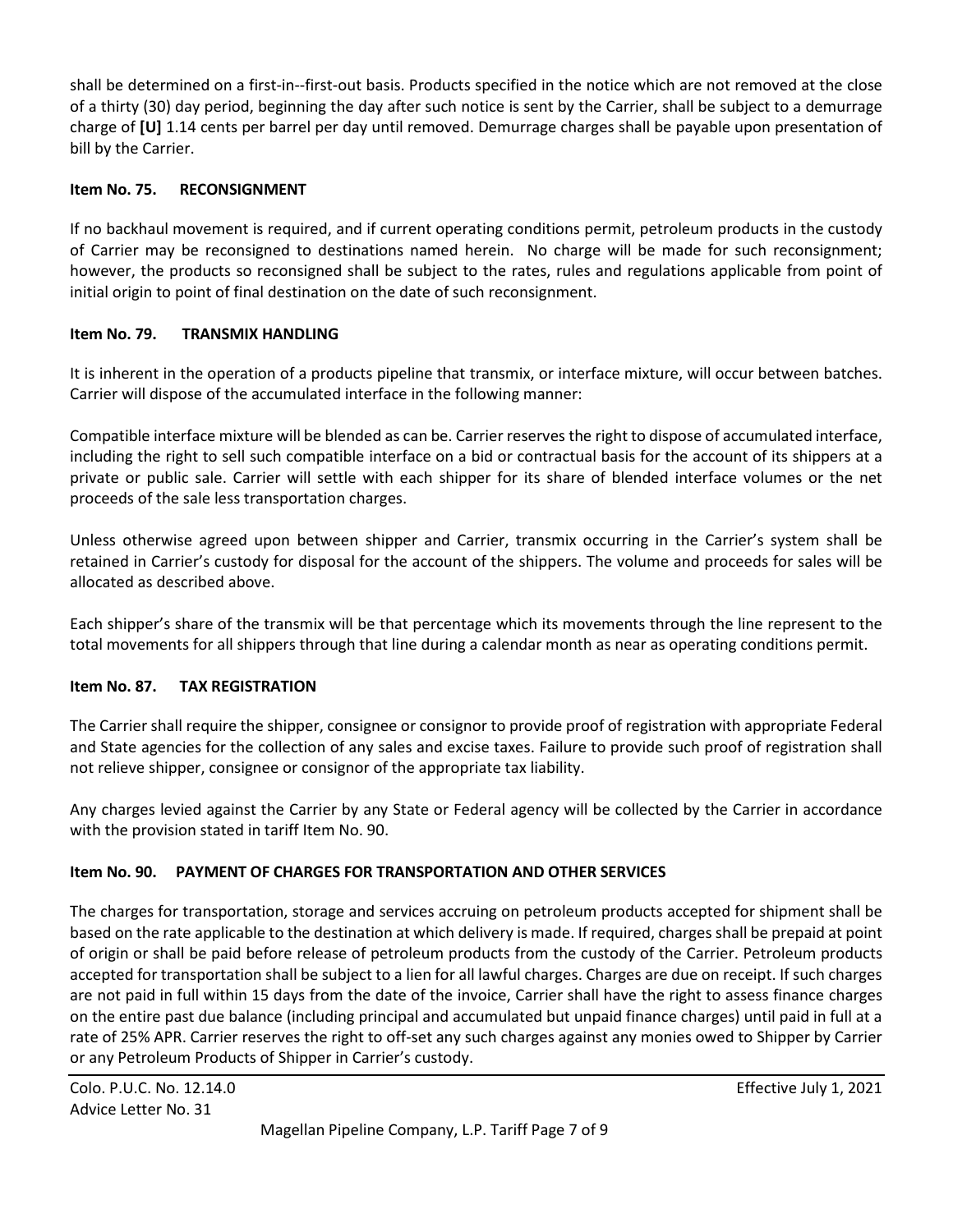# **SECTION 2**

## **LOCAL RATES**

## **for the**

#### **TRANSPORTATION OF PETROLEUM PRODUCTS**

**(as defined in Item No. 10)**

#### **BY PIPELINE**

All rates in cents per barrel of forty-two (42) United States Gallons. The rates contained in this section apply only via the lines of Magellan Pipeline Company, L.P.

**[I]** Increased. All rates on this page are increased.

| Item No.125<br>Rates in this item are for pipeline transportation only. |             |                          |             |
|-------------------------------------------------------------------------|-------------|--------------------------|-------------|
| ΤO                                                                      | <b>FROM</b> |                          |             |
|                                                                         | Dupont, CO  | <b>Commerce City, CO</b> | Denver, CO  |
| Dupont, CO                                                              |             | $[S]$ 33.83              | $[S]$ 34.12 |
| Fountain, CO                                                            |             | $[S]$ 93.73              | $[S]$ 94.55 |
| <b>Commerce City, CO</b>                                                | $[S]$ 33.83 |                          | $[S]$ 34.12 |
| Denver, CO                                                              |             | $[S]$ 34.12              |             |